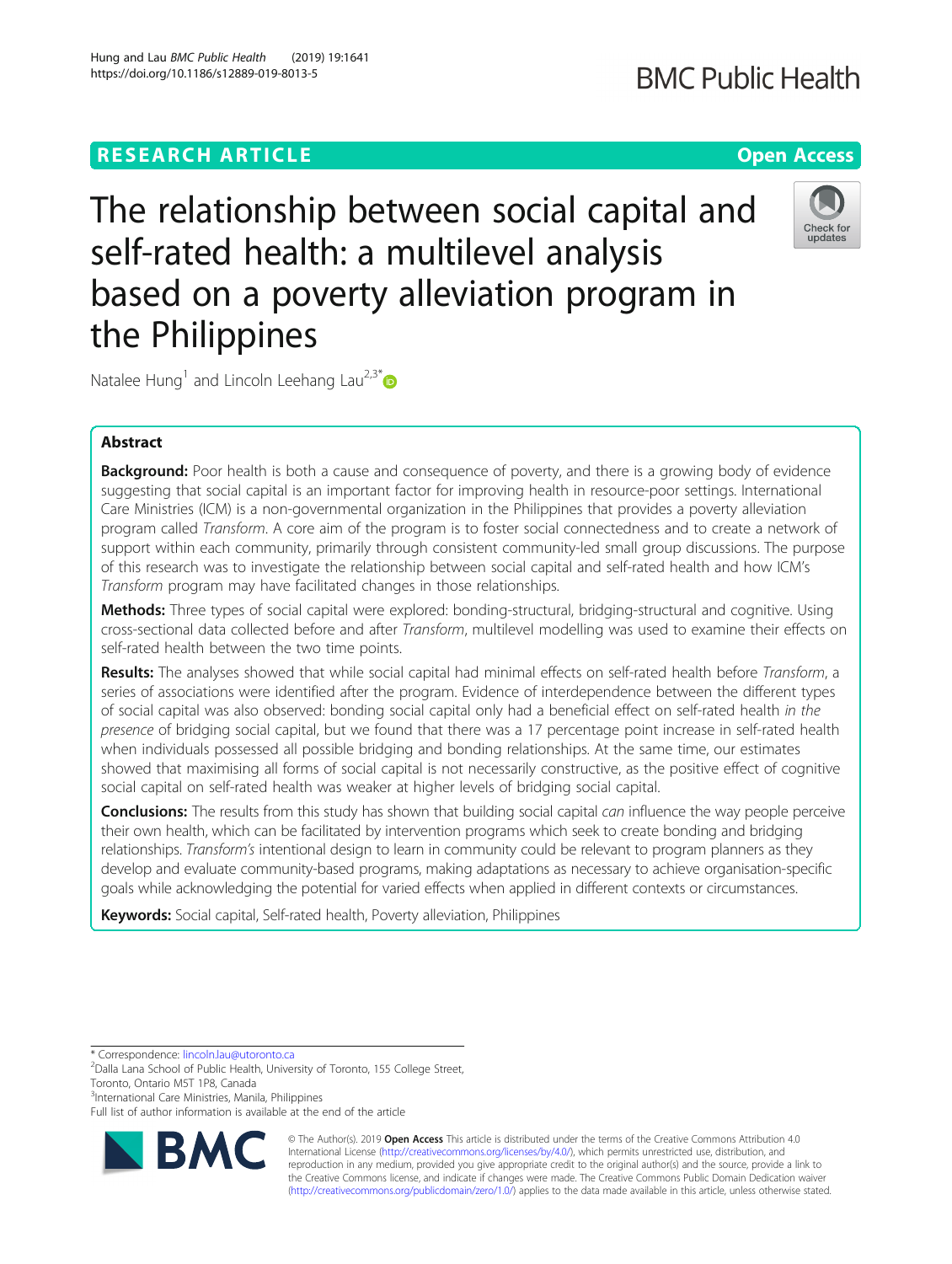## Background

The cycle of poor health and poverty is difficult to break [[1\]](#page-11-0), and social factors have been identified to be at the root of this challenge. Marmot [\[2](#page-11-0)] explains that health is often beyond an individual's physical state, but rather, a product of public policies that shape the social environments people are exposed to. As the significance of social determinants of health was promoted, the mechanisms through which relationships between people are translated into physical outcomes emerged as a key area for further research [\[3](#page-11-0)]. This is of particular importance in the analysis of resource-poor settings, especially with research claiming that the lack of human and financial capital in developing countries magnifies the influence of social capital on physical health [[4](#page-11-0)].

Social capital is a concept that is based strongly on social relations, and a range of studies confirm that the strengthening of such is crucial to achieving desired development and poverty reduction outcomes [\[5](#page-11-0)–[7](#page-11-0)]. Kawachi, Subramanian and Kim [\[8](#page-11-0)] echo this, stating that "a relationship between social capital and physical health have been more consistently found in societies with high levels of economic inequality, whereas the links are much weaker or non-existent in more egalitarian societies" [p.22]. This study aims to contribute to the growing research base that examines the intermediary effect of social capital on health as a key component in development interventions.

#### ICM's Transform program in the Philippines

The Philippines has seen robust economic growth in the last decade [[9\]](#page-11-0), and its economy continues to expand in the face of slowing global trade and investment flows [[10\]](#page-11-0). Although it is one of the fastest-growing economies in Southeast Asia [\[10](#page-11-0)], poverty remains widespread with almost a quarter of the Philippine population living under the poverty line [[11\]](#page-11-0).

International Care Ministries (ICM) is an NGO that runs a 16-week poverty-alleviation program called Transform for populations in the Philippines living in 'ultrapoverty'. Households that report to have a daily income of less than US\$0.50 per person are classified as in ultrapoverty ([[12\]](#page-11-0): p.2]). Among the participants ICM provided programs to in 2016, the average daily income per person was approximately US\$0.28 ([\[13](#page-11-0)]: p.3]). Transform is carried out in numerous communities across the southern two-thirds of the Philippines, meaning that ICM serves a wide range of people living in diverse geographical landscapes with distinct cultures, who work in different trades and experience a variety of difficulties in the face of poverty. ICM has identified three key areas as the primary barriers to escaping poverty: a lack of relational skills, health knowledge and livelihood experience ([[13\]](#page-11-0): p.5]), and a core aim of *Transform* is to foster social connectedness and to create a network of support within communities. Weekly Health and Livelihood training sessions are undertaken in large group settings, and the curriculum is designed to encourage participation in community-led small group work (of five or six) to discuss topics that were taught during the larger group sessions. There is also a Values curriculum dedicated to "fostering attitudes and behaviours that build strong relationships" ([[13](#page-11-0)]: p.6]). To facilitate this, Transform is designed with four layers of support with different but complementary roles [[13\]](#page-11-0):

- 1. The pastor, a known leader in the community, invites participants to join the program and runs the Values training;
- 2. Six volunteer counsellors from the local community help implement the program and provide encouragement;
- 3. Two ICM staff members from outside the community lead the Health and Livelihood training;
- 4. The 30 participants themselves learn and grow together.

Uphoff and Wijayartna [[14](#page-11-0)] argue that all cultures have underlying norms, values, attitudes and beliefs that predispose cooperative behaviours, but its expression can be inhibited if appropriate forms of structural social capital are lacking in the communities. Through Transform's weekly training sessions, community members had access to a new platform of social contact for 16 weeks through which relationships could be built. By investigating the outcomes of an intervention program with explicit aims to *create* social capital, our intention was to better understand its relationship with health in resource-poor settings as well as to evaluate the place for social capital in the design of health promotion interventions.

## Social capital

Modern developments of social capital that instigated widespread academic interest are credited to the seminal works of Pierre Bourdieu [[15\]](#page-11-0), James Coleman [[16\]](#page-11-0), and Robert Putnam [[17\]](#page-11-0). Bourdieu and Coleman described social capital as another form of productive 'capital', while Putnam, in contrast, saw social capital less as a resource but shifted the definition to focus on qualities of social cohesion that may underlie these networks. If social cohesion refers to the extent of solidarity and connectedness in a society [\[18](#page-11-0)], Putnam's social capital looked closer into these "features of social organisation, such as networks, norms, and trust, that facilitate coordination and cooperation for mutual benefit"  $([17] : p$  $([17] : p$  $([17] : p$ . 167]). Given the context of ICM's *Transform* program and its focus on fostering social connectedness,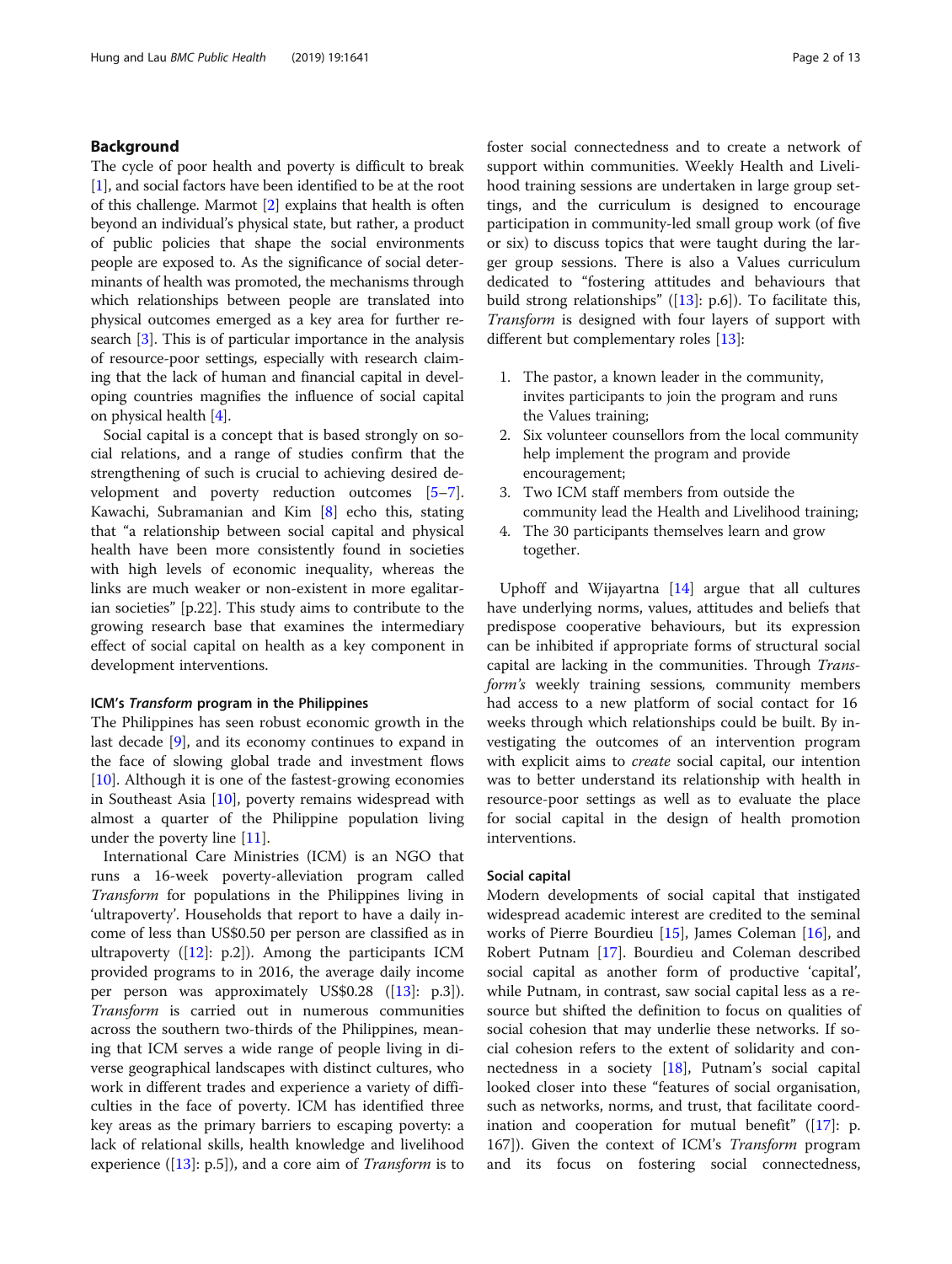Putnam's definition of social capital, being rooted in notions of social cohesion, was the most appropriate.

#### Types of social capital

There are many different types of social capital, but one notable distinction is between structural and cognitive forms of social capital. Structural social capital refers to externally observable aspects of social organisation, such as roles, rules, procedures and precedents [\[14\]](#page-11-0), for example, civic participation or group membership. Cognitive social capital is more internal and subjective, referring to shared norms, values, attitudes and beliefs [[14](#page-11-0)]. Although they have been presented as mutually reinforcing components [[14\]](#page-11-0), it is nevertheless important to differentiate between these categories of social capital, as they can have different effects depending on both the individual's characteristics and that of the community's [\[19\]](#page-11-0).

Another important conceptual development was the distinction between bonding and bridging social capital [[20](#page-11-0)–[22](#page-11-0)]. Bonding capital is accessed from relations between people in groups who share a social identity, for example, gender, class or ethnicity [[8\]](#page-11-0). Bridging capital is accessed from relations that traverse boundaries of social identity [[8\]](#page-11-0), such as between people from different ethnic or occupational backgrounds. In Paxton's [\[12\]](#page-11-0) work on connected and isolated associational memberships, she categorised the connectedness of associations according to whether members have multiple memberships. Having associational networks that are linked to other voluntary associations, thus connected to the larger community, is reflective of bridging characteristics. Isolated memberships, in contrast, are "more dependent on close associates" ([\[12\]](#page-11-0):  $p.54$ ]), reflecting *bonding* characteristics of fostering strong, in-group ties. Poortinga [[23\]](#page-11-0) proposed that they are characterised by different advantages: bonding relations are essential for social cohesion and support, whereas bridging relations build solidarity and respect amongst the wider community. Distinguishing between these two categories can, therefore, also help explain the occasionally inconsistent outcomes of social capital [[8\]](#page-11-0).

Critics have challenged the prevailing portrayal of social capital as inherently constructive. Putnam [[18](#page-11-0)] warned that social inequalities may be embedded in social capital, as the ties that link members of a group together can also exclude other community members who do not share their social identity. Several studies have found that respondents who were less attached to their immediate community or who reported ties with people outside their social milieu displayed comparatively better health outcomes ([Mitchell and LaGory, 2002 and Caughy et al., 2003, as cited in  $[8]$  $[8]$ ). The reliance of health improvement on the ability to access resources beyond the social boundaries of homogeneous circles suggest that community development efforts require both bonding and bridging social capital.

#### Social capital interventions for health promotion

There is a general consensus that social capital cannot be easily created [\[24,](#page-11-0) [25\]](#page-11-0). In fact, Gugerty and Kremer [[26](#page-11-0)] found that a project explicitly designed to strengthen social capital had no such effect. Building social capital requires a significant investment of time and resources, and dramatic results cannot be expected in the short-run. Murayama et al. [[25](#page-11-0)] highlighted that social capital is heavily shaped by broad, structural forces, such as historical patterns of residential mobility or municipal investment in local infrastructure. As a result, the cultivation of social capital is often a complement to, rather than the chief end of, health promotion interventions.

There is also surprising unity about the various mechanisms through which higher social capital can affect health: increased diffusion of information, provision of social and psychological support, ability to advocate for increased access to resources and enforcement of health-related behavioural norms through informal social control [\[19](#page-11-0), [27](#page-11-0)–[29](#page-11-0)]. De Silva and Harpham [[30](#page-11-0)] phrased these pathways more simply: communities with greater social connectedness enable people to know more, feel, and act differently. In combination with a structured intervention program, this can instigate effects that further health promotion goals. In Fig. [1](#page-3-0), we conceptualise the potential pathways by which the various types of social capital may impact self-related health.

The Medical Research Council's guidelines, Developing and Evaluating Complex Interventions [[31\]](#page-12-0), highlights that a key question when evaluating complex interventions is to look at the "active ingredients" [p.7] within it and how they are exerting their effect. The aim is to "build a cumulative understanding of casual mechanisms, [to] design more effective interventions and apply them appropriately across group and setting" [p.7]. Our intention is to deepen our understanding of the context in which these mechanisms operate in with a view of informing future research in the design of complex interventions and subsequent evaluation approaches.

To guide our investigation, our primary research question was: What were the relationships between the different types of social capital and self-rated health before and after *Transform*, and how did those relationships change? As a sub-analysis, we also examined how the effects may be varied between communities. Although De Silva [[32\]](#page-12-0) claimed that the distinction between individual and ecological social capital is artificial, as "individuals' social capital is influenced by what is available to them in the community, and the level of social capital in a community is determined by the social capital of its residents" [p.33], using a multilevel framework for analyses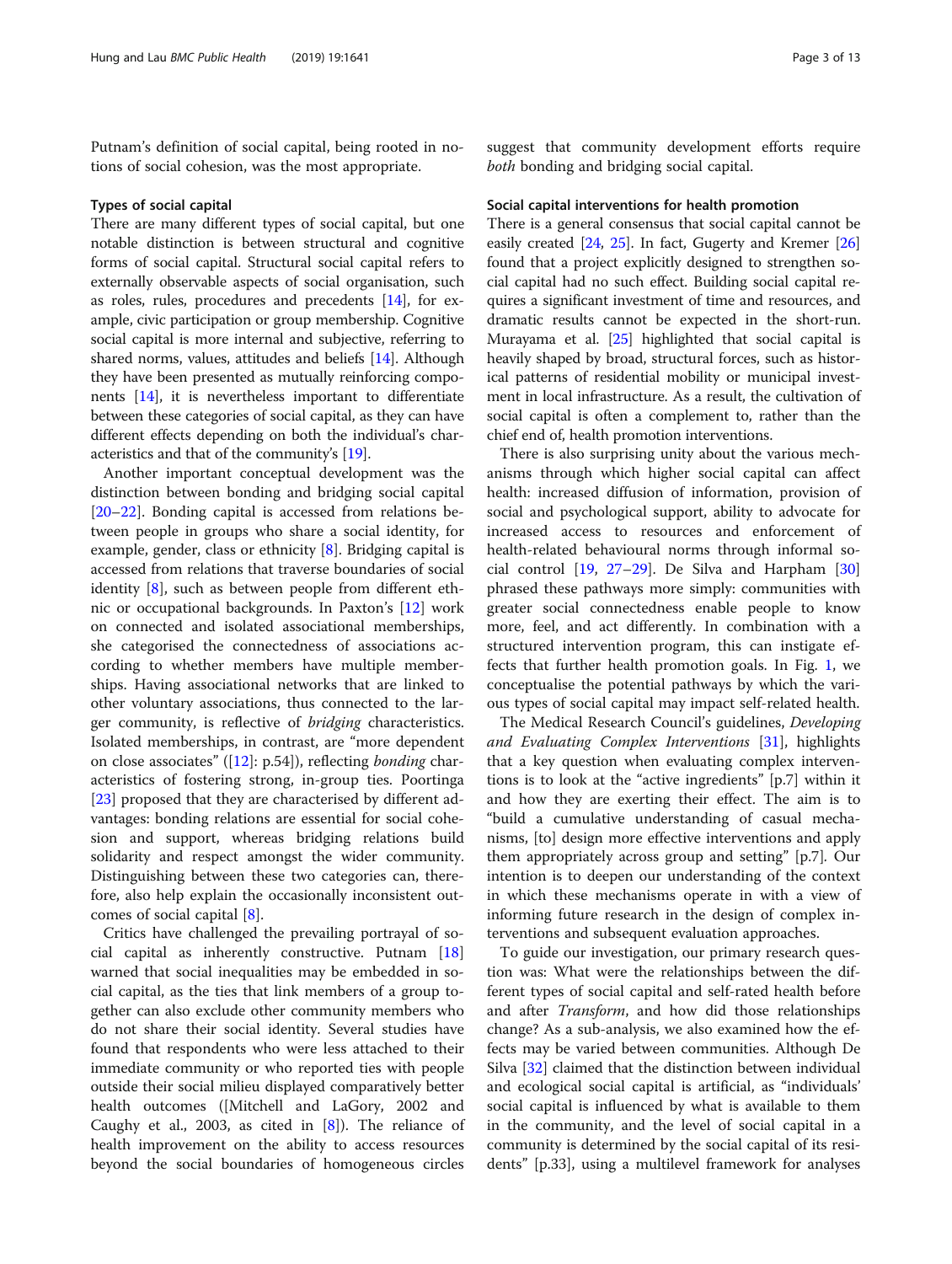<span id="page-3-0"></span>

creates the "potential to account for group-level influ-ences on individual health" ([[8\]](#page-11-0): p.683]), and health determinants can be explored in acknowledgement of the reciprocal interactions between an individual and their contextual environment.

## **Methods**

## Data source

ICM regularly surveys Transform participants, and the following analysis was based on surveys conducted on participants who joined the program from October 2016 to January 2017. The baseline surveys were conducted as interviews by contract surveyors 2 weeks before the start of Transform, and the endline surveys were conducted 2 weeks after completion of the program. For this survey round, ICM purposively selected 50% of areas, representative of program implementation in the Central and Southern regions of the country. As a result, data was only available for 5 of the 10 ICM regional bases: Dumaguete, General Santos, Koronodal, Zamboanga Del Norte and Iloilo. Only participants that had both baseline and endline data were retained for analysis. The survey contained a range of individual-level items such as household composition, economic status, and physical and social well-being.

A codebook detailing the original survey questions used to operationalise the outcome and independent variables, as well as how they were coded, can be found in Additional file [1:](#page-11-0) Table S1A of the appendix.

## Outcome variable: self-rated health

ICM used EQ-5D as their general health measure [\[33](#page-12-0)]. EQ-5D consists of the EQ-5D descriptive system and the EQ visual analogue scale (EQ VAS). The EQ VAS is a quantitative measure of self-rated health. Participants were shown a scale and asked, "I would like to know how good or bad your health is TODAY. The scale is numbered from 0 to 100. 100 means the best health you can imagine. 0 means the worst case you can imagine. Please point to me where you are on the scale that indicates how your health is TODAY." While self-rated health is a subjective assessment, EQ VAS is acknowledged as a valid measure of health status [[34\]](#page-12-0) and "a means of summarising overall health that is closer to the patient's perspective" [\[35\]](#page-12-0). This was used as the outcome variable, operationalised as a continuous measure.

#### Explanatory variables

## Bonding-structural and bridging-structural social capital

Social capital is difficult to measure directly, so proxy indicators are often used to quantify its different dimensions [\[8\]](#page-11-0). To capture structural social capital, respondents were asked, "Do you belong to one of the following groups or associations?" and "Do you happen to personally know anyone who is a \_\_\_\_\_\_\_\_\_\_?" to identify group memberships and per-sonal connections, respectively. Following Paxton's [\[12](#page-11-0)] approach, these were operationalised into variables to represent bonding- and bridging-structural social capital for subsequent use in the analyses: for each type of group membership listed in the survey, we calculate the average number of total group memberships held using baseline data. Once the total number of group memberships were sorted in ascending order, those with a lower number of total group memberships were combined to represent **bonding**-structural social capital, while those with a higher total were categorised as bridging-structural social capital [\[36\]](#page-12-0). For example, individuals identifying membership in religious meetings (bonding) were found to, on average, have fewer total number of group memberships when compared to those who identified as belonging to barangay associations or savings groups (bridging). Barangays are the smallest local government unit in the Philippines. This procedure was repeated for types of personal connections.

Table [1](#page-4-0) shows the categorisation of group memberships and personal connections as bonding or bridging social capital. In general, memberships or connections that were categorised as bonding are those that are easily accessible by the target population of Transform. By contrast, memberships or connections that were categorised as bridging, with differing levels of entry requirements, have additional dimensions of power and exclusion that make access by *Transform* participants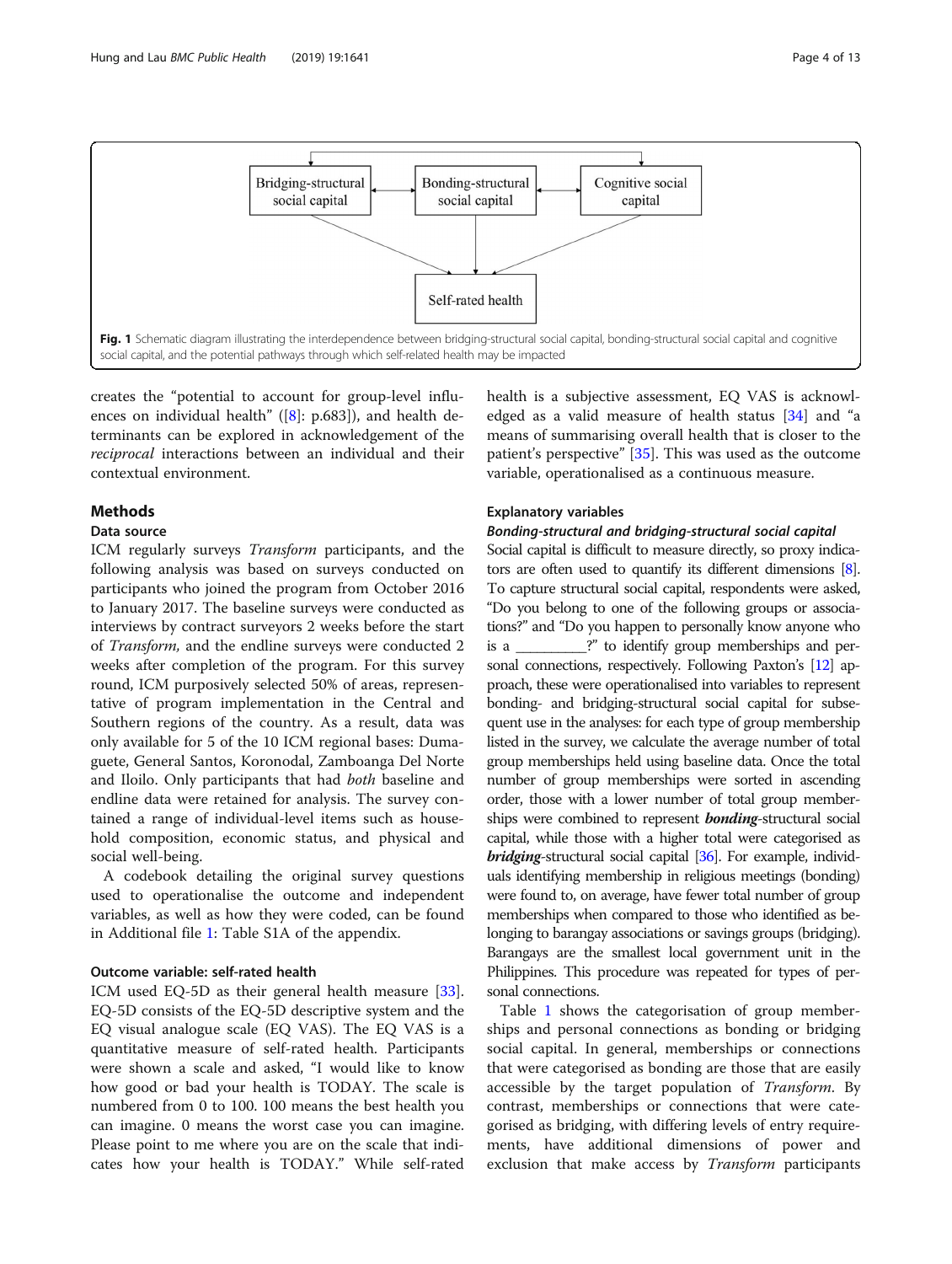|                         | Type of membership or Categorisation Description<br>connection |          |                                                                                                                                                                                                                                                                                                                                           |
|-------------------------|----------------------------------------------------------------|----------|-------------------------------------------------------------------------------------------------------------------------------------------------------------------------------------------------------------------------------------------------------------------------------------------------------------------------------------------|
| Group<br>memberships    | Church                                                         | Bonding  | The site of frequent community gatherings for church services, celebrations, festivals and<br>holidays. Deeply intertwined with the cultural identity of Filipinos, as the Philippines is a<br>religious country with the majority of their population self-identifying as Christian or Catholic<br>$[37]$ .                              |
|                         | Religious meeting                                              | Bonding  | Additional informal religious gatherings, often organised within communities. A<br>commonplace practice across the Philippines as a country with strong religious<br>identifications.                                                                                                                                                     |
|                         | Barangay association                                           | Bridging | Allows for participation in the smallest local government unit in the Philippines.                                                                                                                                                                                                                                                        |
|                         | Finance or credit<br>group                                     | Bridging | Requires members to surpass a minimum threshold of financial assets in order to gain entry.                                                                                                                                                                                                                                               |
|                         | Savings group                                                  | Bridging | Requires members to surpass a minimum threshold of financial assets in order to gain entry.<br>Thresholds are lower than that of finance or credit groups, but are less accessible as fewer<br>have been established.                                                                                                                     |
|                         | Cooperative                                                    | Bridging | Local business organisations that are owned and controlled by a group people. Involvement<br>requires sizeable assets and a business plan.                                                                                                                                                                                                |
|                         | Political association                                          | Bridging | Involvement entails campaigning and taking part in local and national elections.                                                                                                                                                                                                                                                          |
| Personal<br>connections | Pastor                                                         | Bonding  | Protestant faith leaders (pastors) in the Philippines self-identify communities to work in. They<br>typically reside directly in the community where the church is located, share similar demo-<br>graphic characteristics with the community members, and also occupy similar socioeco-<br>nomic positions.                              |
|                         | Priest                                                         | Bridging | Catholic faith leaders (priests) in the Philippines are generally assigned to a larger geography<br>(parish) that consists of multiple communities, which would include more individuals in their<br>'service' area than that of a pastor. As such, they may not come from the same background<br>as those in the communities they serve. |
|                         | Barangay captain                                               | Bonding  | Local elected official representing the smallest government unit in the Philippines. They are<br>usually from the barangay they represent and are well-known in their community.                                                                                                                                                          |
|                         | Barangay health worker Bonding                                 |          | Health-focused 'volunteers' that are recruited from local communities to be trained in front-<br>line health service delivery.                                                                                                                                                                                                            |
|                         | Health professional                                            | Bridging | Doctors, nurse and mid-wives are scarce in rural areas. Trained health providers are mostly<br>employed in urban centers and hospitals.                                                                                                                                                                                                   |
|                         | Large business owner                                           | Bridging | The target population of Transform (those living in extreme poverty) would have infrequent<br>access to large business owners, who tend to occupy higher socioeconomic positions.                                                                                                                                                         |
|                         | Member of a co-op                                              | Bridging | As proprietors of jointly-owned local enterprises, they are similar to large business owners,<br>only the latter would be less commonly encountered.                                                                                                                                                                                      |

<span id="page-4-0"></span>Table 1 Categorisation and description of group memberships and personal connections for operationalisation of bonding and bridging social capital

The results of our calculations to differentiate bonding and bridging relationships can be found in Additional file [1:](#page-11-0) Tables S2A and S3A

more challenging. These baseline categorisations were kept consistent for the endline data analysis. Although some of these differentiations are country-specific and may not be generalisable, a similar process of differentiation can be replicated as appropriate for other contexts.

To generate a summary score, the numbers of bonding and bridging relationships of each respondent were added up according to the categorisation in Table 1. The two sums were divided by the maximum number (5 for bonding, 9 for bridging) to get a standardised score between 0 and 1. These scores were used as continuous measures for bonding- and bridging-structural social capital.

## Cognitive social capital

In this study, cognitive social capital measures were chosen to represent the expectations of how people may behave. The relevant questions in the survey asked respondents whether they generally perceived people as trustworthy ("In general, would you say that most people can be trusted or that most people cannot be trusted?), helpful ("Would you say that most of the time people try to be helpful, or that they are mostly just looking out for themselves?") and fair ("Do you think most people would try to take advantage of you if they got a chance, or would they try to be fair?"). An additive score was derived from their binary responses and divided by the maximum number, yielding a standardised score between 0 and 1 for use as a continuous variable.

## Socio-demographic variables

Only adults aged 18 and above were retained in the sample for analyses, with age used as a continuous measure.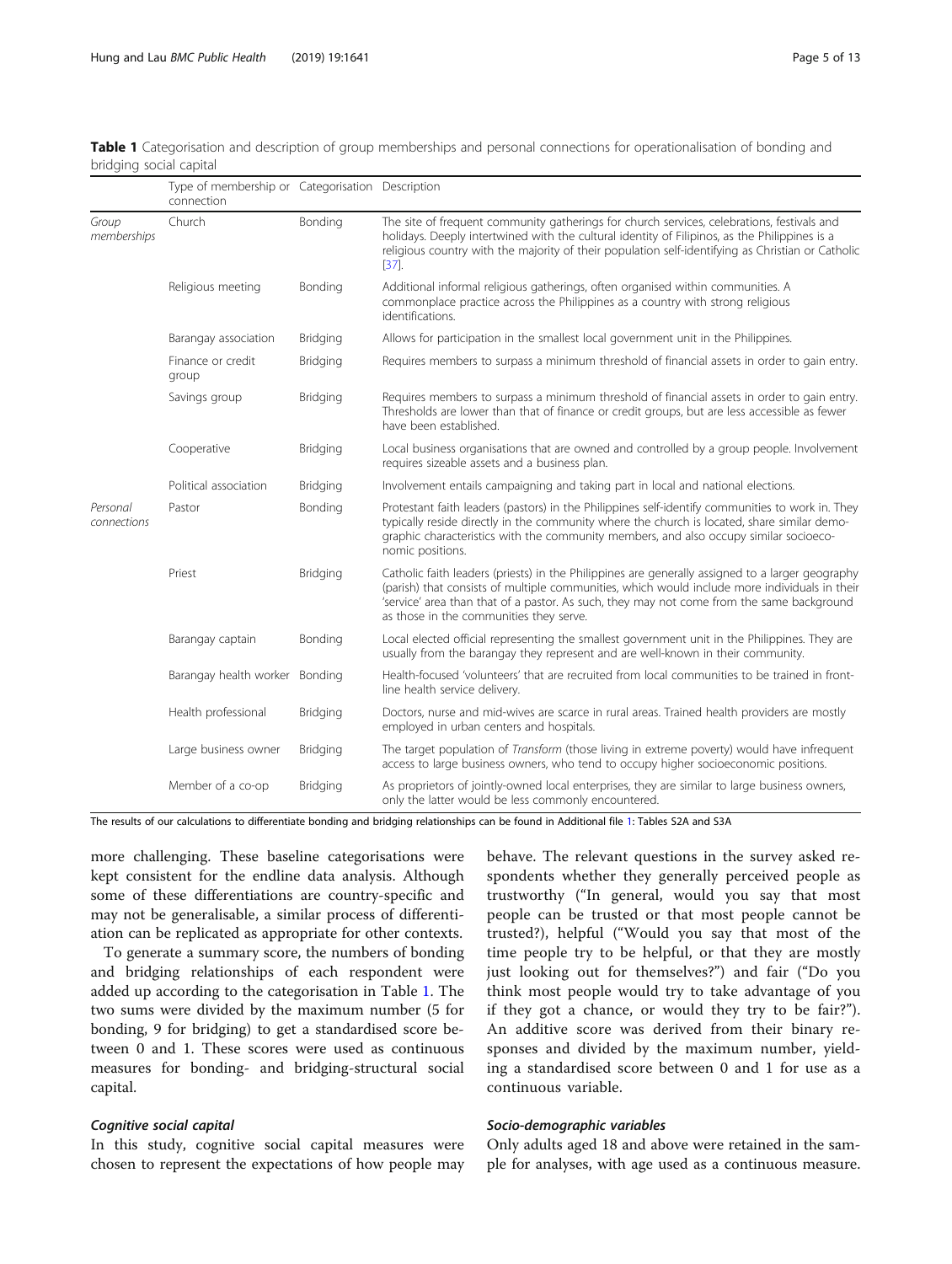Other personal characteristics that were taken into account included gender and marital status as categorical variables. The number of people in the household, was included in the models as a continuous variable.

Two variables were used as proxies of economic position. Educational attainment captured in three categories: 1) none, 2) high school or less, and 3) college or more, and the respondent's employment status, which was measured as a binary variable of whether they are in work or not. Income was not used because Transform is only delivered to households with a daily income of less than US\$0.50.

Other variables included in the models were food security, which assessed the extent to which respondents had access to regular daily meals, and hygiene, specific to hand washing practices. Standardised scores between 0 and 1 were calculated for each and operationalised as continuous variables. Identification with religion, measured as a categorical variable, was also included. Types of religions considered in the study were Roman Catholic, Protestant, Muslim, Iglesia ni Cristo, or Others.

## Data analysis

Given that the communities that received Transform were situated across a wide range of geographical types, we used multilevel mixed-effects models to address our research question [[38\]](#page-12-0). Every community that Transform is delivered to is assigned a unique identifying number. Cross-sectional models were generated separately for baseline and endline data so that the relationships between different types of social capital and self-rated health could be compared between the two time points.

In these multilevel models, individual participants formed level 1, and unique community ID was fitted as a random effect, forming level 2. Model 1 is the variance components (VC) model with no explanatory variables, and Model 2 is a random intercept (RI) model including all the socio-demographic, food security and hygiene, and social capital variables. Preliminary model explorations revealed that the full model has the most explanatory power, so the intermediary stages of cumulatively controlling for different variable groups was omitted. Model 3 allowed for cognitive social capital to have a different effect for each community. Given that, conceptually, the different constructs of social capital are closely related, we explored potential interactions between the social capital variables. Having found low correlation between them (See Additional file [1:](#page-11-0) Table S4A and S5A), interaction terms were added to Model 3 using a stepwise approach (See Additional file [2](#page-11-0)). As the most parsimonious model, Model 4, which included the interaction effects between bonding and bridging social capital and between bridging and cognitive social capital,

was selected as the final model in the endline multilevel analysis.

The procedures described above were conducted using the statistical package Stata 15.1, and all figures were drawn using R version 3.4.3.

## Results

The study population consisted of *Transform* participants from 44 communities in 5 of the regional bases where ICM operates: Dumaguete, General Santos, Koronodal, Zamboanga Del Norte and Iloilo. Of the 2208 participants targeted to complete the questionnaire, 2166 were surveyed (98%). Table 2 shows characteristics of these participants who joined the program from October 2016 to January 2017. A large majority of participants were females who were married or living with a

Table 2 Characteristics of Transform participants in the Central and Southern regions of the Philippines who joined the program from October 2016 to January 2017

| Characteristics                          | Baseline      | Endline       |
|------------------------------------------|---------------|---------------|
| Sample size (no.)                        | 2166          | 2166          |
| Number of communities (no.) <sup>a</sup> | 44            | 44            |
| Mean age, years (no. (SD))               | 39.80 (13.83) | 40.38 (14.02) |
| Sex (no. (%))                            |               |               |
| Male                                     | 169 (7.80)    | 174 (8.03)    |
| Female                                   | 1997 (92.20)  | 1992 (91.97)  |
| Marital Status (no. (%))                 |               |               |
| Married                                  | 1507 (70.06)  | 1526 (70.52)  |
| Live-in                                  | 433 (20.13)   | 442 (20.43)   |
| Separated                                | 39 (1.81)     | 28 (1.29)     |
| Widowed                                  | 124 (5.76)    | 117(5.41)     |
| Single                                   | 48 (2.23)     | 51(2.36)      |
| Number of people in household (no. (SD)) | 4.61 (1.88)   | 4.73 (1.89)   |
| Highest educational attainment (no. (%)) |               |               |
| None                                     | 79 (3.65)     | 90 (4.16)     |
| High school or below                     | 1919 (88.60)  | 1909 (88.13)  |
| College or above                         | 168 (7.76)    | 167(7.71)     |
| Is the respondent in work? (no. (%))     |               |               |
| No                                       | 1384 (63.90)  | 1331 (61.45)  |
| Yes                                      | 782 (36.10)   | 835 (38.55)   |
| Religion (no. (%))                       |               |               |
| Roman Catholic                           | 954 (48.77)   | 770 (39.90)   |
| Protestant                               | 816 (42.72)   | 946 (49.02)   |
| Muslim                                   | 4(0.20)       | 4(0.21)       |
| Iglesia ni Cristo                        | 13 (0.66)     | 11(0.57)      |
| Other                                    | 169 (8.64)    | 199 (10.31)   |

<sup>a</sup>The analysis was conducted for the following regional bases where ICM operates: Dumaguete, General Santos, Koronodal, Zamboanga Del Norte and Iloilo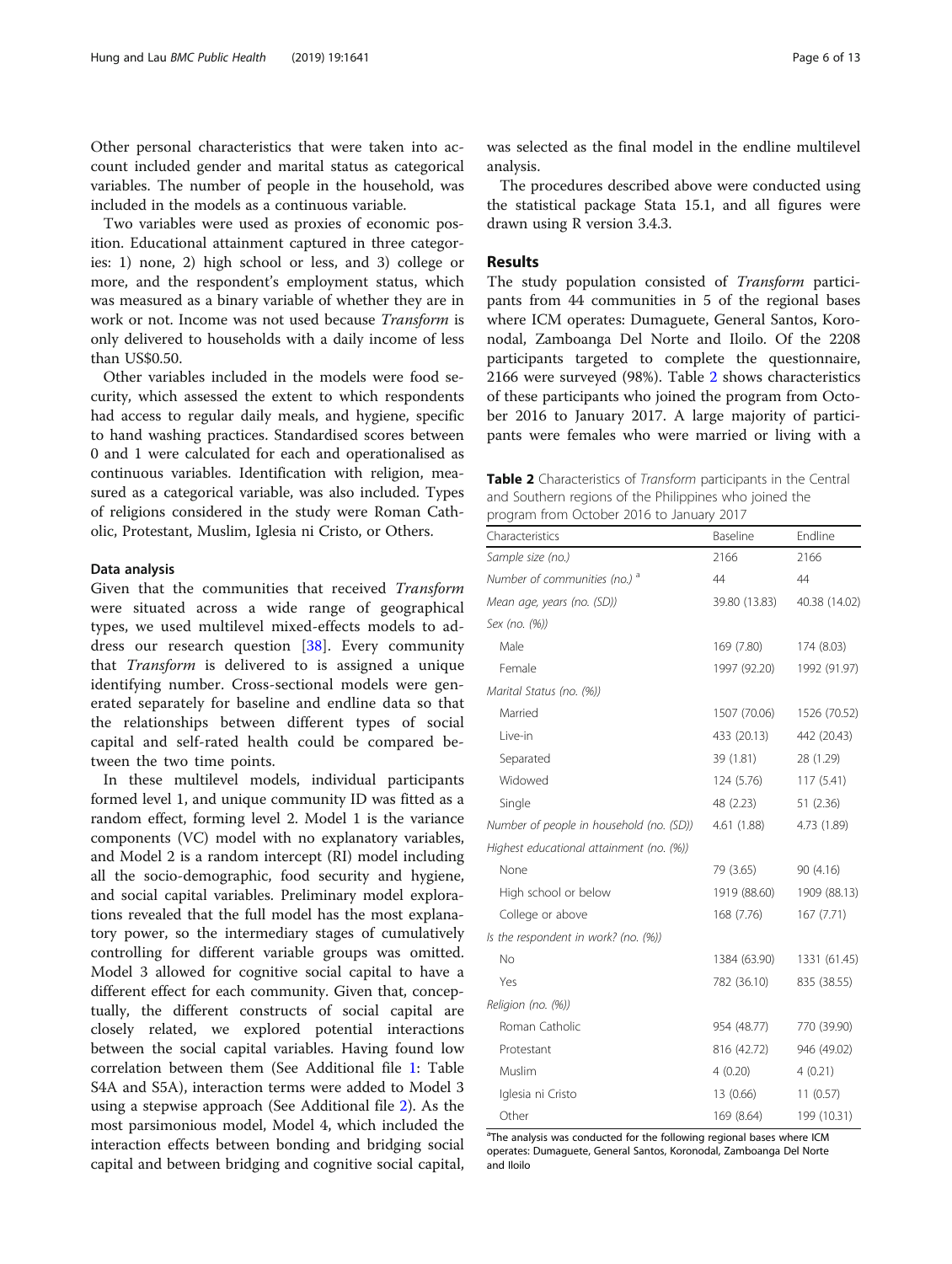partner. The mean age was about 40 years old, and although most had at least completed high school, over half were not in work at the time the survey was undertaken. These characteristics are reflective of the demographic who tend to have the availability to participate in Transform's training curriculum.

Only 1942 (87.9%) and 1928 (87.3%) cases were retained for the baseline and endline analyses, respectively, due to missing data.

## Baseline data

The results of multilevel regression on baseline data are displayed in Table 3. A likelihood ratio (LR) test (see Additional file [1](#page-11-0): Table S9A) was conducted, resulting in a test statistic of 28.76 ( $p < 0.001$ ), indicating that multilevel analysis was appropriate.

In Model 2, the significant results for age were consistent with expectations of deteriorating health with increasing age. This model also confirmed the importance of having stable access to food and better hygiene practices for improved self-rated health scores as both predictors were significant at  $p < 0.001$  with likewise high estimates. Being separated compared to married, as well as having more people in a household, was associated with higher self-rated health, although the effect was weaker. Estimates for these covariates can be found in Additional file [1](#page-11-0): Table S6A.

Finally, we looked more closely at the models with our key variables of interest in model 2. We saw that both

Table 3 Multilevel mixed-effects linear regression testing the impact of social capital on self-rated health, pre-Transform (Baseline data)

| Variables                          | Unstandardised estimate (S.E.) |                 |  |
|------------------------------------|--------------------------------|-----------------|--|
|                                    | Model 1                        | Model 2         |  |
| Intercept                          | 80.55 (0.52)***                | 69.72 (3.74)*** |  |
| Fixed effects                      |                                |                 |  |
| Bonding SC                         |                                | 1.72 (1.84)     |  |
| Bridging SC                        |                                | $-3.45(2.44)$   |  |
| Cognitive SC                       |                                | $3.22(1.11)$ ** |  |
| Random effects                     |                                |                 |  |
| Level 1 variance                   | 216.22 (23.34)                 | 168.69 (18.27)  |  |
| level <sub>2</sub>                 |                                |                 |  |
| Variance of random intercepts (RI) | 6.48(2.34)                     | 5.45 (1.79)     |  |
| ICC                                | 0.029                          | 0.031           |  |
| Model information criteria         |                                |                 |  |
| <b>AIC</b>                         | 17,836.24                      | 15,551.43       |  |

 $N_i = 1942$ ,  $N_i = 44$ 

\*  $p < 0.05$ ; \*\*  $p < 0.01$ ; \*\*\*  $p < 0.001$ 

The following covariates were also controlled for in the models: age, sex, marital status, number of people in household, highest educational attainment, whether the respondent is in work, religion, food security and hygiene. The estimates for these variables can be found in Additional file [1:](#page-11-0) Table S6A

bonding and bridging social capital were not significantly correlated to the outcome. It seems that Pre-Transform, self-rated health was not an area affected by those relationships. In contrast, cognitive social capital was highly significant at  $p < 0.01$ . No effects were observed with the inclusion of the interaction terms at baseline, so they were not retained in the model. The low intraclass correlation coefficient (ICC) figures across Table 3 indicated that these results were mostly explained by characteristics of the individual participants as opposed to the communities-level characteristics included in this model.

The ICC, calculated from the random part of Model 2, revealed that 3.1% of the variance in self-rated health was due to differences between communities, showing that the variation was mostly within communities.

## Endline data

The multilevel models on endline data is found in Table [4](#page-7-0). The LR test statistic was 36.38 ( $p < 0.001$ ), showing that a multilevel structure was appropriate. Individual variance appeared high, but the relative variation between-groups to within-groups in the VC model was 0.04. Variation was still mostly at the *individual* level, but compared to pre-*Trans*form, the influence of participants' communities on their self-rated health seemed to be slightly stronger after partaking in the program.

Variables that were strong and significant predictors in the baseline analysis remained so in the endline analysis: age, food security and hygiene. While the coefficients for age only fell by around 0.1, compared to baseline, the coefficients for food security and hygiene more than doubled in all models. This may be a reflection of the efficacy of Transform's Health and Livelihood training in improving hygiene practices and access to food. Estimates for these covariates can be found in Additional file [1:](#page-11-0) Table S7A.

The effect of all social capital variables on self-rated health were not present in the full multilevel RI model, but when we allowed the slopes to vary on cognitive social capital in the random slopes (RS) model, the estimates for bridging and cognitive social capital became statistically significant. With the addition of the two interaction effects in Model 4, however, it was bonding and cognitive social capital that were significant, and we also observed substantial movement in all the social capital estimates. The LR test confirmed that this was a better fit for the data, compared to Model 3, with a test statistic of 11.85 ( $p < 0.001$ ). We outline the effects of each interaction term in turn.

Taking into account the interaction effect between bonding and bridging social capital, an individual who possessed all possible bridging relationships would have experienced an increase of 17.11 in self-rated health for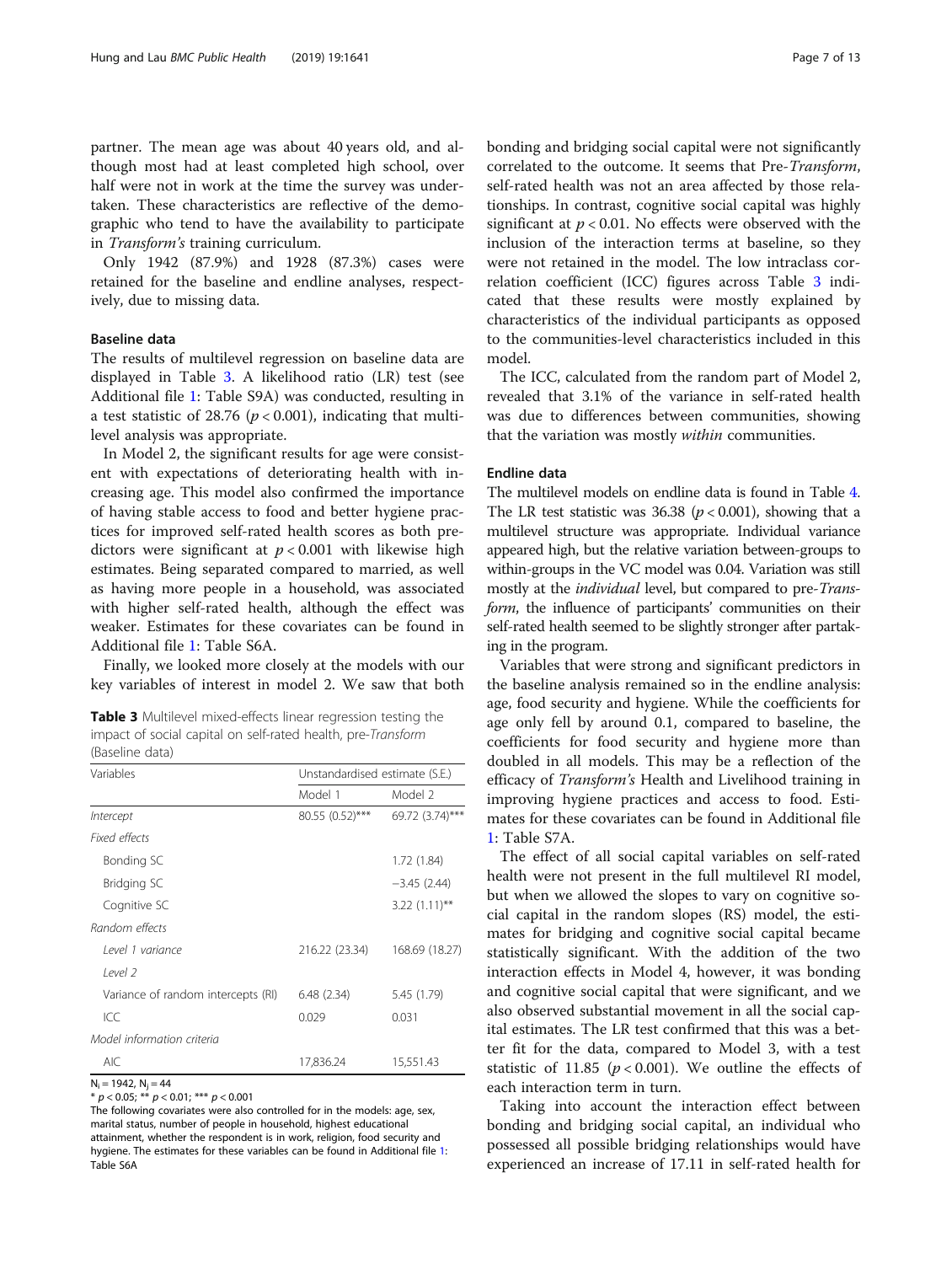<span id="page-7-0"></span>Table 4 Multilevel mixed-effects linear regression testing the impact of social capital on self-rated health, post-Transform (Endline data)

| Variables                          | Unstandardised estimate (S.E.) |                  |                            |                   |  |  |
|------------------------------------|--------------------------------|------------------|----------------------------|-------------------|--|--|
|                                    | Model 1                        | Model 2          | Model 3                    | Model 4           |  |  |
| Intercept                          | 79.71 (0.74)***                | 31.81 (10.02)*** | 31.78 (5.53)***            | 34.31 (10.12)**   |  |  |
| Fixed effects                      |                                |                  |                            |                   |  |  |
| Bonding SC                         |                                | $-4.44(3.31)$    | $-3.25(2.24)$              | $-10.15(4.20)$ *  |  |  |
| Bridging SC                        |                                | $6.20(3.16)$ *   | 5.38 $(2.19)^*$            | $-7.80(12.46)$    |  |  |
| Cognitive SC                       |                                | 4.22(2.66)       | $5.42$ (2.77) <sup>*</sup> | $10.14(4.12)^{*}$ |  |  |
| Bonding SC x Bridging SC           |                                |                  |                            | 27.26 (13.82)*    |  |  |
| Bridging SC x Cognitive SC         |                                |                  |                            | $-13.94(6.99)$ *  |  |  |
| Random effects                     |                                |                  |                            |                   |  |  |
| Level 1 variance                   | 375.87 (37.90)                 | 361.71 (36.09)   | 326.28 (10.76)             | 323.96 (31.17)    |  |  |
| Level 2                            |                                |                  |                            |                   |  |  |
| Variance of random intercepts (RI) | 14.82 (5.89)                   | 15.65 (6.21)     | 196.60 (53.09)             | 195.74 (72.06)    |  |  |
| Variance of random slopes (RS)     |                                |                  | 256.37 (71.25)             | 256.41 (82.10)    |  |  |
| Covariance between the RI and RS   |                                |                  | $-216.55(59.85)$           | $-215.56(75.40)$  |  |  |
| ICC <sup>a</sup>                   | 0.038                          | 0.041            |                            |                   |  |  |
| Model information criteria         |                                |                  |                            |                   |  |  |
| AIC                                | 19,041.18                      | 16,917.78        | 16,796.48                  | 16,788.62         |  |  |

\*  $p < 0.05$ ; \*\*  $p < 0.01$ ; \*\*\*  $p < 0.001$ <br><sup>a</sup> A single estimate for ICC is not available for Models 3 and 4 as it is a function of the variable for which random slopes are specified (i.e. conditional on the values of cognitive social capital)

The following covariates were also controlled for in the models: age, sex, marital status, number of people in household, highest educational attainment, whether the respondent is in work, religion, food security and hygiene. The estimates for these variables can be found in Additional file [1:](#page-11-0) Table S7A

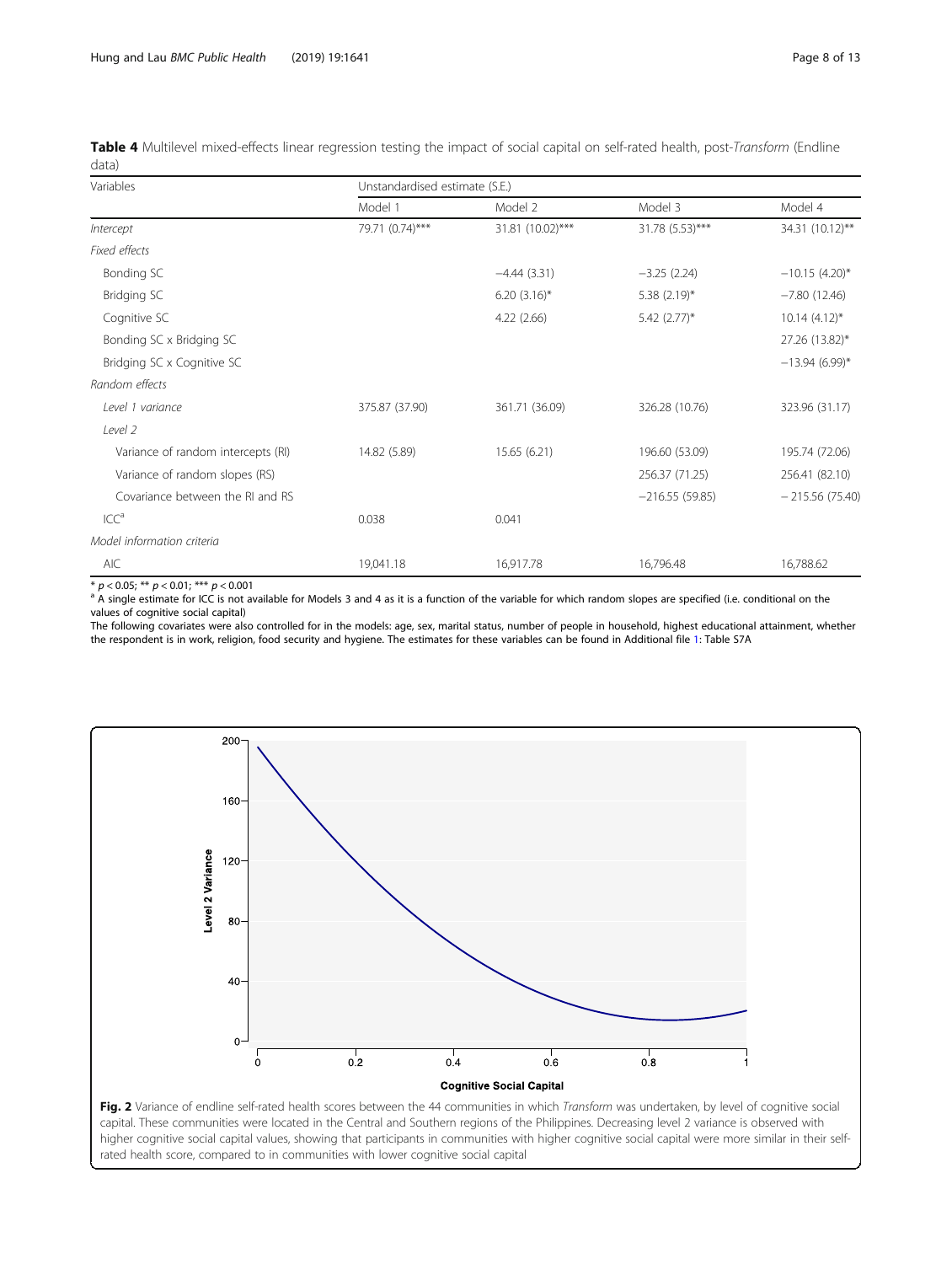an additional increment of bonding social capital. The negative bonding social capital estimate and the positive interaction term of comparatively greater magnitude implied that bonding social capital only had a beneficial effect on self-rated health in the presence of bridging social capital. However, this would only be the case when an individual possessed enough bridging social capital for the interaction term to offset the negative effect of bonding social capital on its own. Bridging social capital could be interpreted similarly, but as its estimate was not statistically significant, we inferred that it had no independent effect on self-rated health.

The interaction effect between bridging and cognitive social capital was the reverse. The negative interaction term indicated that the positive effect of cognitive social capital on self-rated health was weaker at higher levels of bridging social capital, although this positive effect is only countered when a certain threshold of bridging social capital is surpassed.

Fitting a model with varying slopes means that level 2 variance was dependent on values of cognitive social capital (Fig. [2](#page-7-0)), and showed decreasing level 2 variance at higher cognitive social capital values. People in communities with higher cognitive social capital were more similar in their self-rated health score, compared to communities with lower cognitive social capital. Using level 2 variance to calculate ICC, we saw a similar output (Fig. 3). ICC was greater for low levels of cognitive social capital and smaller for higher levels. In other words, in communities with lower levels of cognitive social capital, a greater proportion of the unexplained difference in self-rated health scores between people was due to community differences. Although cognitive social capital was already a significant variable in the baseline analysis, allowing its slopes to differ did not improve the model. Only after the program did we see differences across communities in the relationship between participants' perception of people as trustworthy, helpful and fair with self-rated health.

## **Discussion**

## Structural social capital

This analysis has yielded interesting findings about the interdependent nature of the two types of structural social capital and the way they influence self-rated health. Firstly, we note that effects were not observed in the baseline analysis. Bonding relationships became valuable for the promotion of self-rated health after participants had completed Transform, but only when the interaction term between bonding and bridging social capital was included in the model. Varying stances on the possible effects of bonding social capital exist in literature. Some have suggested that it is beneficial for social cohesion and support [\[23\]](#page-11-0), but others have also suggested that it fosters inward-focused behaviour that is obstructive to health promotion [\[39\]](#page-12-0). The preliminary evidence in our study suggests that *both* views are plausible. While having links with people whom participants shared a social

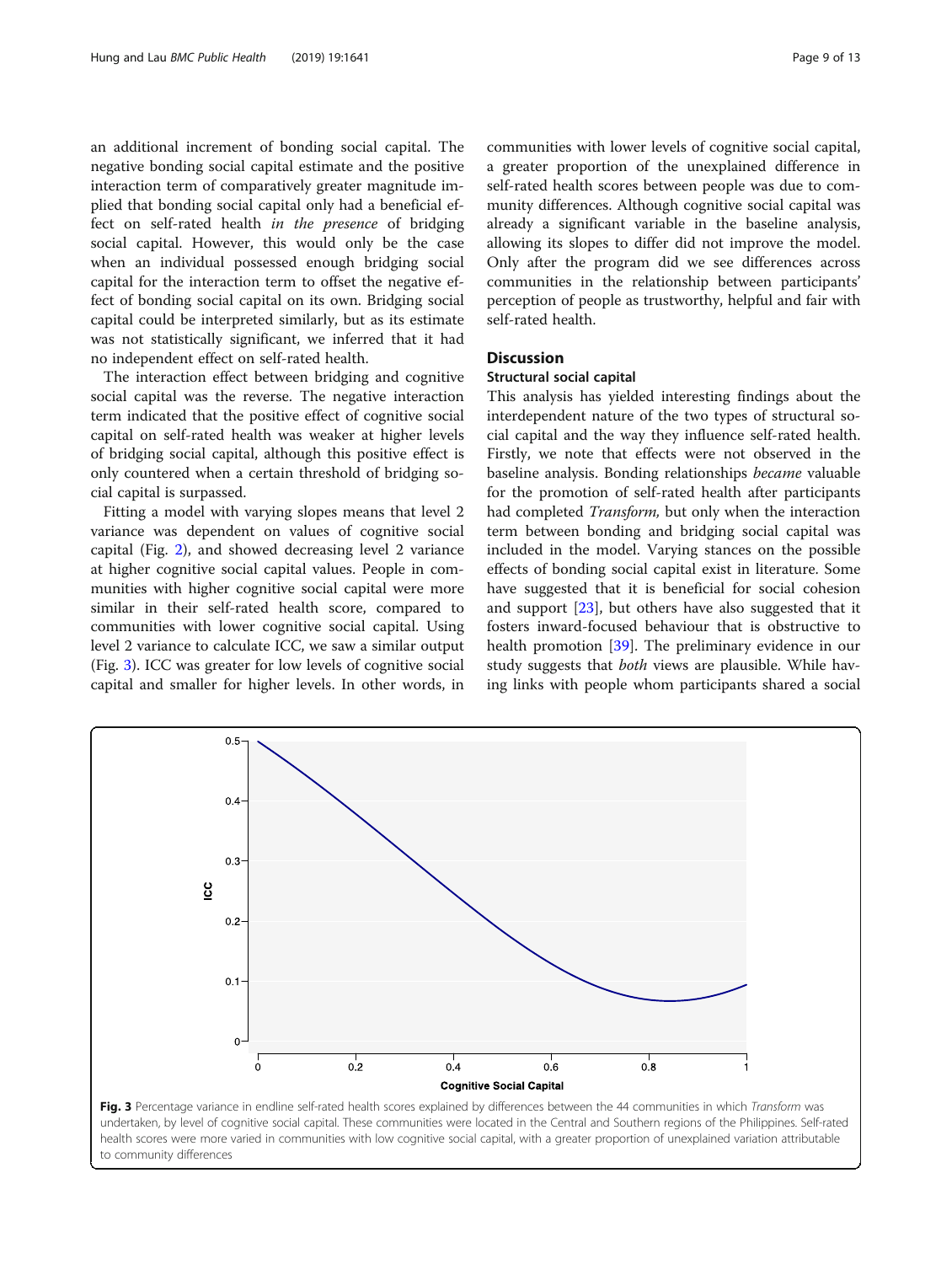identify with was beneficial for self-rated health, this was only the case when they also knew well-connected people or were part of well-connected groups, as the results showed that being too exclusive had the opposite effect. This supports discussions that suggest health improvement in individuals is reliant on strong, in-group ties as well as the ability to access resources beyond the social boundaries of homogeneous circles ([Mitchell and LaGory, 2002 and Caughy et al., 2003, as cited in  $[8]$  $[8]$ ). If we are to comprehensively understand the potential effects of bonding social capital, it should not be examined in isolation.

The picture for bridging social capital, however, was different. As stated in the introduction, Transform was itself a platform of structural social capital with the intention of facilitating the development of relationships with highly-connected groups and people. While its presence was a prerequisite for the positive effects of bonding social capital to materialize, on its own, bridging social capital did not appear to be associated with self-rated health. It is plausible that having access to certain information or experiences from 'outside sources' [[40\]](#page-12-0) is of limited value when these are not shared amongst people within the individual's social milieu, rendering a null effect on self-rated health.

## Cognitive social capital

Our results have also demonstrated the important relationship between cognitive social capital and self-rated health. It was the only social capital variable that was statistically significant both before and after Transform, echoing existing empirical literature that higher levels of cognitive social capital, in particular, is associated with higher self-rated health [\[41,](#page-12-0) [42](#page-12-0)]. However, our analysis also revealed that after Transform, its effects were dependent on bridging social capital. Where higher levels of bridging social capital were observed, the beneficial effect of the cognitive social capital on health was weakened, perhaps owing to divergent norms, values and beliefs between heterogeneous groups.

We see that there is ambiguity when assessing the implications of forming relationships with heterogeneous groups: while bridging social capital was necessary for bonding social capital to enhance self-rated health, having 'too many' bridging relationships was not conducive to the role of cognitive social capital in supporting health improvements. This lends itself to the idea that higher levels of social capital are not necessarily health enhancing in every context, confirming challenges to its portrayal as inherently constructive.

When we examined the contextual effects of communities in the endline analysis, there was evidence of mutuality or interdependence in cognitive social capital levels within them: Fig. [2](#page-7-0), which depicted level 2 variance from

the RS model, revealed that there were greater similarities in self-rated health scores in communities with higher cognitive social capital. By contrast, in communities with low cognitive social capital, self-rated health scores were more varied, with a greater proportion of the variation being unexplained. We can infer that cognitive social capital had different effects on self-rated health in different communities; it was beneficial to participants with alreadyhigh levels of cognitive social capital, but for those with low levels, its favourable effect on self-rated health seemed to be overpowered by other factors that are not accounted for in the models.

It is also interesting that the community effects were only apparent in the endline analysis. While the data could not give us information about interactions that happened *during* the program, we can speculate people within the same community shared experiences that fostered perceptions of each other as trustworthy, helpful and fair in similar ways. This would reflect earlier studies that have suggested that the establishment of trust and norms of cooperation is built upon reciprocal exchanges between neighbours [Tempkin and Rohe, 1997, as cited in 20]. We must note that Transform was not designed to affect wider community trust. As a 16-week program for 30 participants, there were no expectations that perceptions regarding overall trustworthiness of the community would substantially improve (or otherwise change) over the course of the program. Nevertheless, we can observe applications for interventions that do address wider community safety: these results show that when programs are able to promote a sense of trustworthiness and security, for members of the community, these outcomes may be manifested in improved selfperceived health.

## Changing dynamics between social capital and self-rated health

Framing the relevance of strengthening social capital for intervention programs requires discussing the implications of the changing dynamics between social capital and self-rated health, supported by Transform as a training program and a socialisation platform.

Before Transform, structural social capital was not associated with self-rated health, and absence of interaction effects between the different types suggested that the mechanisms through which they seemed to operate were very much separate. With the sharing of challenges and learning experiences over the 16 weeks of training between the participants, their newly formed or strengthened relationships played a greater role in determining their self-perceived health status after the program. The way in which these different types of social capital facilitated self-rated health became interdependent. Bonding relations required bridging relations to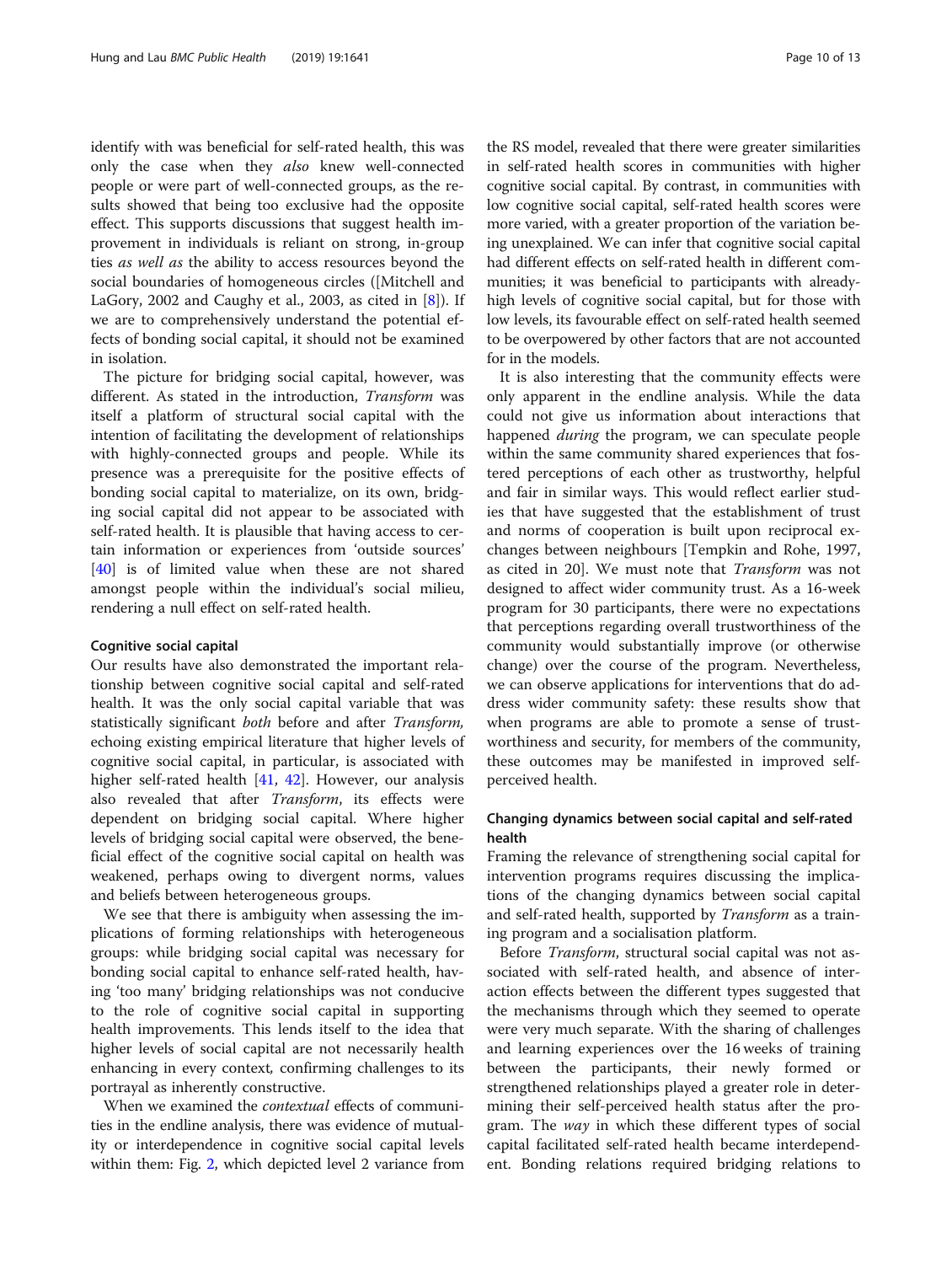support improvements in self-rated health, suggesting it is the combination of in-group social support and access to out-group perspectives and resources that is favourable to community development efforts. The building of such connections may not have transpired as such without Transform. If social influences are key in the determination of individual behaviour  $[43]$  $[43]$ , the merit in undergoing growth *as a collective* is important to consider in the development of a community-based program with long-lasting outcomes.

We must also, however, be conscious that the nature of social capital is not one-dimensional. The combined effect of bridging social capital with cognitive social capital, by contrast, had the potential to be harmful to selfrated health, demonstrating that "the nature of social capital cannot be established once and for all as a positive or negative character for society unless we contextualise it"  $([44] : p.604)$  $([44] : p.604)$  $([44] : p.604)$ . This implies that the evidence about the effect of social capital on health is mixed, but this is to be expected when examining complex social interventions that act on complex social systems. Nevertheless, we believe that reporting these relationships and highlighting the patterns that exist between social capital and health is important to widen the evidence base, from which researchers may draw from, for future program planning and impact evaluations.

## Limitations of the study

There were a number of limitations of this study that must be acknowledged. Firstly, we consider the reliability of our key variables. While it could be argued that selfrated health is a subjective measure that cannot be an accurate reflection of 'true' health, studies have found that self-rated health is a strong predictor of mortality [[45\]](#page-12-0), showing that it *can* be representative of latent health status. Similarly, it is also difficult, if not impossible, to measure social capital *directly*. While proxies are the next best alternatives and are used by most empirical studies, the present one included, we must acknowledge that our findings are only applicable to the dimensions of social capital measured by the survey.

This study was cross-sectional in nature, so we were unable to determine the temporal relationship between social capital and self-rated health. There remains the possibility of reverse causality, where better self-rated health may have facilitated an increase in social capital, especially as participants received Health training as part of Transform's Values, Health and Livelihood curriculum.

We realise that the nature of the data cannot give causal evidence for impact of the intervention on the stated outcomes. However, even the common perception that randomised controlled trials, as the gold standard, "always provide the strongest evidence for causality and for effectiveness" has been challenged [[46](#page-12-0)]. Deaton and Cartwright instead advocate for an increased focus on the cumulative scientific process, highlighting the value of incorporating different methods to discover 'why things work' [[46\]](#page-12-0). We still fully acknowledge that this study cannot elucidate the impact of Transform, nor does it attempt to. What it does give, however, are patterns of correlation over time, which we have stated as the intention of our investigations.

Lastly, some scholars believe that quantitative methods are inadequate for studying social processes, as they do not capture "social complexities, context or meaning" to the same extent as qualitative approaches ([Forbes and Wainwright, 2001, as cited in [[23](#page-11-0)]). Quantitative methods are, however, better suited for capturing general trends across a range of communities, and this overview could be beneficial for narrowing the scope when designing future (qualitative) evaluative studies of Transform.

## Conclusion

The results from this study has shown that building social capital can influence the way people perceive their own health, and that there are ways for intervention programs to facilitate the creation of bonding and bridging relationships as forces that are mutually reinforcing. Embedded into the structure of Transform's training sessions were small group interactions and discussions, as well as active efforts to coordinate visits from figures participants may not have otherwise come into contact with, such as local government officials, barangay captains and barangay health workers. Transform's intentional design to learn in community could be relevant to program planners as they develop community-based programs, adapting it as necessary to achieve organisation-specific goals and acknowledging the potential for varied effects when applied in different contexts or circumstances. By demonstrating the varying mechanisms through which social capital may affect health across different groups and settings, this study can also inform improvements to evaluation approaches of complex interventions.

Our analyses of cognitive social capital reinforce the idea that the specific effects of social capital are contextdependent and likely heterogeneous across communities. We may postulate that for isolated and dispersed communities, where there are less opportunities for connections and relationships to form or deepen, an intervention that incorporates the building of social capital into its operations could be particularly valuable to the community members and their health. It is also important to acknowledge that the main driving force behind the outcomes of an intervention program will be the broader structural forces of society, and social capital should be valued as a complement, rather than the chief end, of intervention objectives.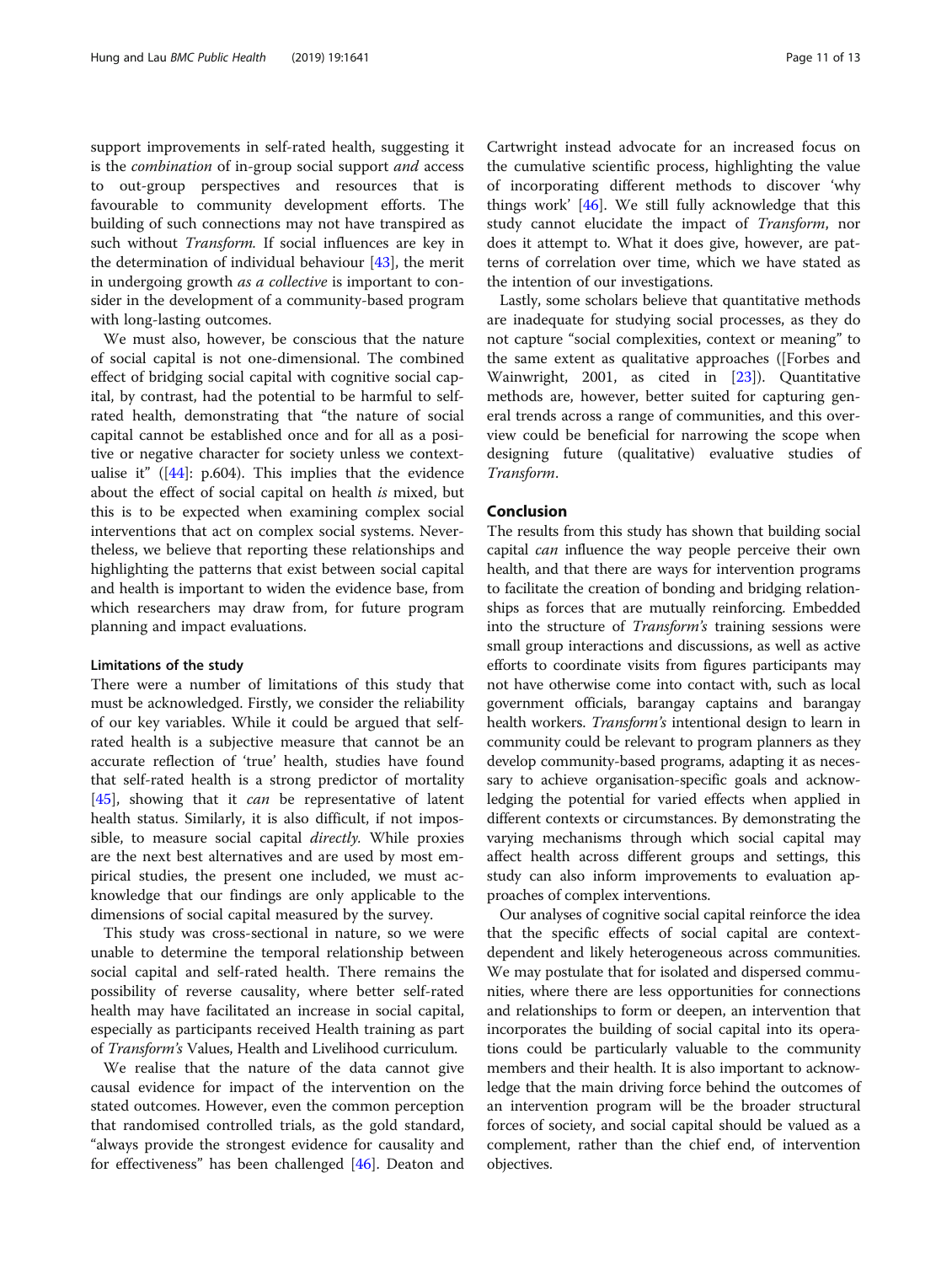## <span id="page-11-0"></span>Supplementary information

Supplementary information accompanies this paper at [https://doi.org/10.](https://doi.org/10.1186/s12889-019-8013-5) [1186/s12889-019-8013-5.](https://doi.org/10.1186/s12889-019-8013-5)

## Additional file 1. Appendices. Supplementary tables.

Additional file 2. Multilevel mixed-effects linear regression testing the impact of social capital on self-rated health, post-Transform. Supplementary table showing model building with social capital interaction terms

#### Abbreviations

EQ VAS: EQ Visual Analogue Scale; ICC: Intraclass Correlation Coefficient; ICM: International Care Ministries; LR: Likelihood Ratio; RI: Random Intercept; RS: Random Slopes; VC: Variance Components

#### Acknowledgements

We are grateful to Dr. Jan Eichhorn for his valuable comments on an earlier version of the manuscript. We would also like to thank Krisha Lim for research support, ICM's Metrics team (Danilo Servano, Charlott Torreblanca, Orville Quezon) for data collection management, the ICM trainers who work tirelessly in the communities they serve, and most importantly, for the generosity of the participants who graciously answer the questions on our surveys.

#### Authors' contributions

NH performed the statistical analyses and drafted the manuscript. LLL provided critical comments and contributed to major edits of subsequent drafts. All authors read and approved the manuscript.

#### Funding

ICM funded the data collection as part of their standard monitoring and evaluation process, but had no further involvement in the preparation of the article. The data was retrospectively analysed specifically for this study.

#### Availability of data and materials

The datasets analysed during the current study are available in the Mendeley Data repository, <https://doi.org/10.17632/h39dytfg2v.1>

#### Ethics approval and consent to participate

This research is a retrospective analysis of pre-collected data and has received approval from the University of Toronto Ethics Board (Protocol No. 30943).

#### Consent for publication

Not applicable.

#### Competing interests

In addition to his faculty role at the University of Toronto, LLL is funded by ICM.

#### Author details

<sup>1</sup>Department of Epidemiology, Biostatistics and Occupational Health, McGill University, Montreal, Quebec, Canada. <sup>2</sup>Dalla Lana School of Public Health, University of Toronto, 155 College Street, Toronto, Ontario M5T 1P8, Canada. 3 International Care Ministries, Manila, Philippines.

## Received: 4 September 2019 Accepted: 28 November 2019 Published online: 05 December 2019

#### References

- 1. The World Bank. Dying for change: poor people's experience of health and ill-health. Washington, DC: World Bank; 2005. Available from: [http://](http://documents.worldbank.org/curated/en/123521468332446432/Dying-for-change-Poor-peoples-experience-of-health-and-ill-health) [documents.worldbank.org/curated/en/123521468332446432/Dying-for](http://documents.worldbank.org/curated/en/123521468332446432/Dying-for-change-Poor-peoples-experience-of-health-and-ill-health)[change-Poor-peoples-experience-of-health-and-ill-health.](http://documents.worldbank.org/curated/en/123521468332446432/Dying-for-change-Poor-peoples-experience-of-health-and-ill-health) Accessed 11Aug 2017
- 2. Marmot M. Social determinants of health inequalities. Lancet. 2005;365: 1099–104.
- 3. Wilkinson R, Marmot M, editors. Social determinants of health: the solid facts. World Health Organisation: Denmark; 2003.
- 4. Story W. Social capital and health in the least developed countries- a critical review of the literature and implications for a future research agenda. Global Public Health. 2013;8(9):983–99.
- 5. Michelini J. Small farmers and social Capital in Development Projects: lessons from failures in Argentina's rural periphery. J Rural Stud. 2013;30:99–109.
- 6. Tenzin G, Otuska K, Natsuda K. Can social capital reduce poverty? A study of rural households in eastern Bhutan. Asian Econ J. 2015;29(3):243–64.
- 7. Guagnano G, Santarelli E, Santini I. Can social capital affect subjective poverty in Europe? An empirical analysis based on a generalised ordered Logit model. Soc Indic Res. 2015;128(2):881–907.
- 8. Kawachi I, Subramanian S, Kim D. Social capital and health: a decade of Progress and beyond. In: Kawachi I, Subramanian S, Kim D, editors. eds Social capital and health. New York: Springer; 2008. p. 1–26.
- 9. The World Bank. World Development Indicators. World Bank Group; 2017. Available from: [http://databank.worldbank.org/data/reports.aspx?source=](http://databank.worldbank.org/data/reports.aspx?source=world-development-indicators) [world-development-indicators.](http://databank.worldbank.org/data/reports.aspx?source=world-development-indicators) Accessed 09 Aug 2017.
- 10. The World Bank. Philippines economic update. Manila: World Bank Group; 2017. Available from: [https://openknowledge.worldbank.org/bitstream/](https://openknowledge.worldbank.org/bitstream/handle/10986/26399/114151-REVISED-4-17-Philippines-Economic-Update-FINAL.pdf?sequence=1&isAllowed=y) [handle/10986/26399/114151-REVISED-4-17-Philippines-Economic-Update-](https://openknowledge.worldbank.org/bitstream/handle/10986/26399/114151-REVISED-4-17-Philippines-Economic-Update-FINAL.pdf?sequence=1&isAllowed=y)[FINAL.pdf?sequence=1&isAllowed=y](https://openknowledge.worldbank.org/bitstream/handle/10986/26399/114151-REVISED-4-17-Philippines-Economic-Update-FINAL.pdf?sequence=1&isAllowed=y). Accessed 09 Aug 2017
- 11. Philippine Statistics Authority. Poverty incidence among Filipinos registered at 21.6% in 2015: Philippine Statistics Authority; 2016. Available from: [https://psa.gov.ph/content/poverty-incidence-among-filipinos](https://psa.gov.ph/content/poverty-incidence-among-filipinos-registered-216-2015-psa)[registered-216-2015-psa.](https://psa.gov.ph/content/poverty-incidence-among-filipinos-registered-216-2015-psa) Accessed 09 Aug 2017
- 12. Paxton P. Association memberships and generalized trust: a multilevel model across 31 countries. Social Forces. 2007;86(1):47–76.
- 13. Lau LL, Gill M, Pelletier M, Cole DC. A Comparison of Site-Based versus Home- 856 Based Child Malnutrition Treatment Program: International Care Ministries; n.d.
- 14. ICM. 2016–17 Annual Report. International Care Ministries. Available from: [https://indd.adobe.com/view/a3c1a9e0-ce66-45e7-9ebd-eebb88faa059.](https://indd.adobe.com/view/a3c1a9e0-ce66-45e7-9ebd-eebb88faa059) Accessed 09 Aug 2017.
- 15. Uphoff N, Wijayartna C. Demonstrated benefits from social capital: the productivity of farmer Organisations in gal Oya, Sri Lanka. World Dev. 2000; 28(11):1875–90.
- 16. Bourdieu P. The forms of capital. In: Richardson J, editor. Handbook of theory and research for the sociology of education. New York: MacMillan; 1986. p. 241–58.
- 17. Coleman J. Social Capital in the Creation of human capital. Am J Sociol. 1988;94:S95–S120.
- 18. Putnam R. The prosperous community: social capital and public life. Am Prospect. 1993;13:35–42.
- 19. Kawachi I, Berkman L. Social cohesion, social capital and health. In: Berkman L, Kawachi I, Glymour M, editors. Social Epidemiology. New York: Oxford University Press; 2000. p. 174–90.
- 20. Gittel R, Vidal A. Community organizing: building social capital as a development strategy. Thousand Oaks: Sage; 1998.
- 21. Putnam R. Bowling Alone: The Collapse and Revival of American Community. New York: Simon & Schuster; 2000.
- 22. Szreter S, Woolcock M. Health by association? Social capital, social theory, and the political economy of public health. Int J Epidemiol. 2004;33(4):650–67.
- 23. Poortinga W. Community resilience and health: the role of bonding, bridging, and linking aspects of social capital. Health Place. 2012;18: 286–95.
- 24. Grootaert C, Van Bastelaer T. Understanding and measuring social capital: A synthesis of findings and recommendations from the social capital initiative. Social capital initiative working paper series no. 24. Washington, DC: The World Bank; 2002.
- 25. Murayama H, Fujiwara Y, Kawachi I. Social capital and health: a review of prospective multilevel studies. J Epidemiol. 2012;22(3):179–87.
- 26. Gugerty MK, Kremer M. Does Development Assistance Help Build Social Capital? Social capital initiative working paper series no. 20. Washington, DC: The World Bank; 2000.
- 27. Kim E, Kawachi I. Perceived Neighbourhood social cohesion and preventive healthcare use. Am J Prev Med. 2017;53(2):e35–40.
- 28. Smith K, Christakis N. Social networks and health. Annu Rev Sociol. 2008;34: 405–29.
- 29. Mackenbach J. Neighbourhood social capital: measurement issues and associations with health outcomes. Obes Rev. 2015;17(Suppl. 1):96–107.
- 30. De Silva M, Harpham T. Maternal social capital and child nutritional status in four developing countries. Health Place. 2007;13:341–55.